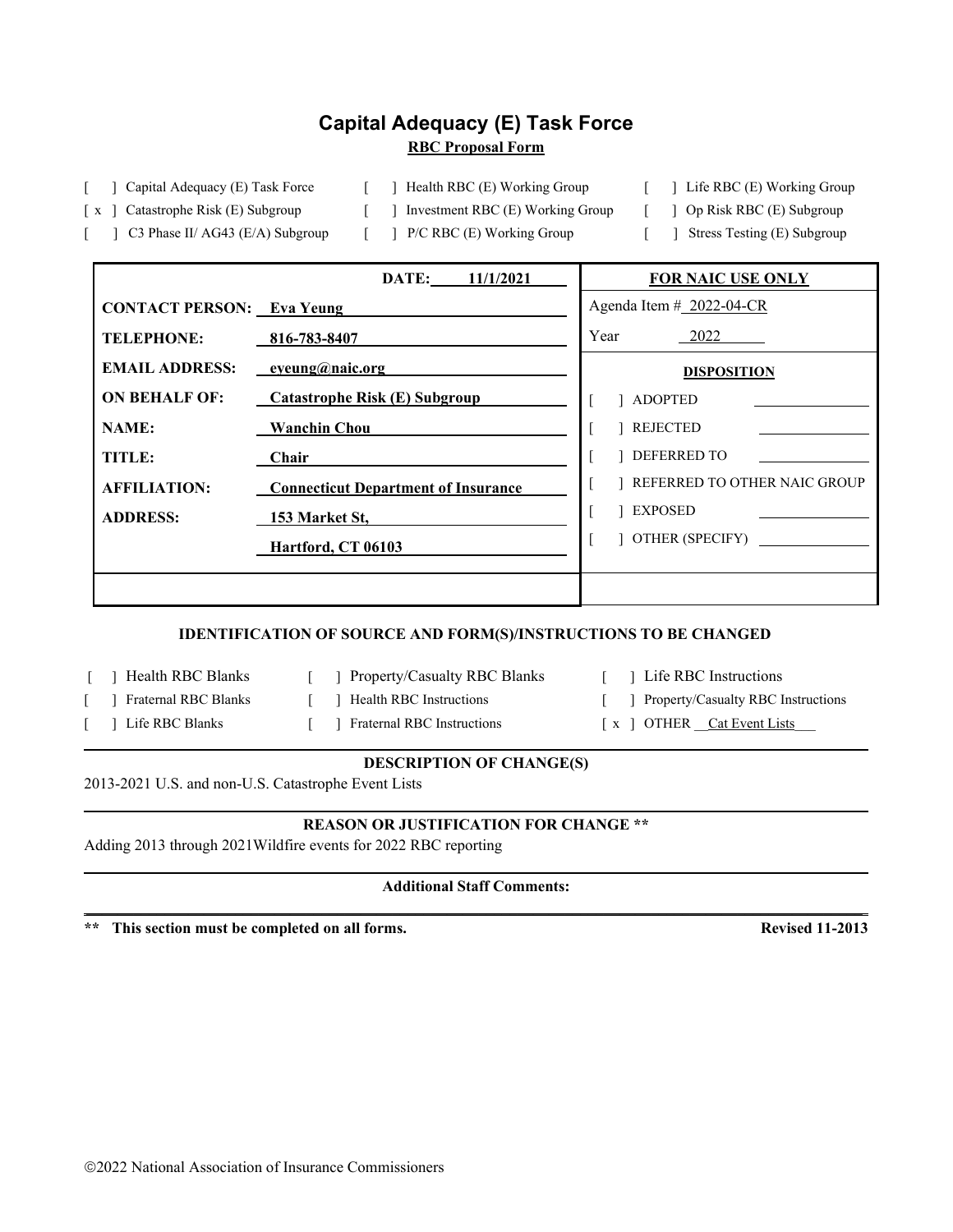| <b>Type of Event</b> | Year | Name                                     | Date                 | Location                                                                                              | <b>Overall losses when occurred</b> |
|----------------------|------|------------------------------------------|----------------------|-------------------------------------------------------------------------------------------------------|-------------------------------------|
| Wildfire             | 2013 | <b>Black Forest</b>                      | $6/11/13 - 6/20/13$  | Colorado Springs                                                                                      | $\sim$ 420.5 million                |
| Wildfire             | 2013 | Rim                                      | 8/17/13-9/20/13      | Sierra Nevada, California                                                                             | $>100$ million                      |
| Wildfire             | 2014 | Texas                                    | 5/11/14-5/20/14      | Texas, California                                                                                     | $>$ 25 million                      |
| Wildfire             | 2015 | <b>Butte Fire</b>                        | 9/9/15-10/1/15       | Amador County, California                                                                             | $\sim$ 300 million                  |
| Wildfire             | 2015 | Valley Fire                              | 9/12/15-10/15/15     | Lake, Napa and Sonoma County, California                                                              | $\sim$ 700 million                  |
| Wildfire             | 2016 | Erskine Fire                             | $6/23/16 - 7/11/16$  | Lake Isabella, Kern County, California                                                                | $\sim$ 26 million                   |
| Wildfire             | 2016 | Soberanes Fire                           | 7/22/16-9/30/16      | Soberanes Creek, Garrapata State Park, Santa Lucia Preserve, Monterey County, California              | $>$ 200 million                     |
| Wildfire             | 2016 | Chimney Fire                             | $8/13/16 - 9/6/16$   | Santa Lucia Range, San Luis Obispo County, California                                                 | $>$ 25 million                      |
| Wildfire             | 2016 | Clayton Fire                             | 8/13/16-8/26/16      | Lake County, California                                                                               | >25 million                         |
| Wildfire             | 2016 | Gatlinburg Wildfire                      | 11/29/16-12/5/16     | Sevier County, Gatlinburg, Pigeon Forge, Tennessee                                                    | $~637$ million                      |
| Wildfire             | 2017 | Northern California Wildfires            | 10/8/17-10/31/17     | Northern California                                                                                   | $\sim$ 11 billion                   |
| Wildfire             | 2017 | Southern California Wildfires            | 12/4/17-12/23/17     | Southern California                                                                                   | $\sim$ 2.2 billion                  |
| Wildfire             | 2018 | Spring Creek Fire                        | $6/27/18 - 7/11/18$  | Spring Creek, Colorado                                                                                | $<$ 100 million                     |
|                      |      | Carr, Mendocino California               |                      |                                                                                                       |                                     |
| Wildfire             | 2018 | Wildfires                                | 7/23/18-8/15/18      | Northern California                                                                                   | $>1,000$ million                    |
| Wildfire             | 2018 | Northern California Camp Wildfire        | 11/8/18-11/25/18     | Butte County, California                                                                              | >7.5 billion                        |
| Wildfire             | 2018 | Southern California Woolsey<br>Wildfires | 11/8/18-11/21/18     | Los Angeles and Ventura County, California                                                            | 1.5 billion                         |
|                      |      |                                          |                      | New South Wales, Queensland, Victoria, South Australia, Western Australia, Tasmania and Northern      |                                     |
| Wildfire             | 2019 | Australian Bushfires                     | 9/2019-3/2020        | Territory                                                                                             | $-910$ million                      |
| Wildfire             | 2019 | Saddleridge Wildfire                     | 10/10/19-10/23/19    | Sylmar, Los Angeles, Calimesa, Riverside County, California                                           | $<$ 1,000 million                   |
| Wildfire             | 2019 | Kincade Wildfire                         | 10/23/19-11/6/19     | Northeast of Geyserville, Sonoma County, California                                                   | $<$ 1,000 million                   |
| Wildfire             | 2020 | Cameron Peak                             | 08/13/20-12/02/20    | Roosevelt National Forest, Larimer County, Colorado                                                   | $~1$ million                        |
|                      |      |                                          |                      | .<br>San Franciscon Bay Area, Central Valleym Santa Clara, Alameda, Contra Costa, San Joaquin, Merced |                                     |
| Wildfire             | 2020 | <b>SCU Lighting Complex Wildfire</b>     | 8/16/20-9/16/20      | Stanislaus                                                                                            | $<$ 1,000 million                   |
| Wildfire             | 2020 | Beachie Creek Wildfire                   | 8/16/20-10/10/20     | Approx. 2 miles south of Jaw Bones flats in rugged terrain deep in the Opal Creek Wilderness.         | $>1,000$ million                    |
| Wilfire              | 2020 | CZU Lightning Complex Wildfire           | 8/16/20-9/22/20      | San Mateo and Santa Cruz Counties, California                                                         | $>1,000$ million                    |
| Wildfire             | 2020 | NU Lightning Complex WildFire            | 8/17/20-10/2/20      | Lake, Napa, Sonoma, Solano, and Yolo Counties, California                                             | $>1,000$ million                    |
| Wildfire             | 2020 | Carmel Fire                              | 8/18/20-9/4/20       | Carmel Valley, California                                                                             | $<$ 1,000 milion                    |
| Wildfire             | 2020 | North Complex Fire                       | 8/18/20-10/12/20     | Plumas and Butte Counties, California                                                                 | $< 1.000$ milion                    |
| Wildfire             | 2020 | Creek Fire                               | 9/4/20-10/12/20      | Fresno and Madera Counties, California                                                                | $< 1.000$ milion                    |
| Wildfire             | 2020 | <b>Bobcat Fire</b>                       | 9/6/20-10/23/20      | Central San Gabriel Mountains, in and around the Angeles National Forest California                   | $< 1,000$ million                   |
| Wildfire             | 2020 | <b>Babb Road Fire</b>                    | 9/7/20-9/18/20       | Malden and Pine City, Palouse County of Eastern Washington                                            | $< 1.000$ million                   |
| Wildfire             | 2020 | Almeda Fire                              | 9/7/20-9/16/20       | Jackson County, Oregon                                                                                | $< 1.000$ milion                    |
| Wildfire             | 2020 | Holiday Farm Fire                        | 9/7/20-10/3/20       | <b>Willamette National Forest</b>                                                                     | $<$ 1,000 milion                    |
| Wildfire             | 2020 | Echo Mountain Complex Fire               | 9/7/20-9/23/20       | north of Lincoln City, Oregon                                                                         | $<$ 100 milion                      |
| Wildfire             | 2020 | Riverside FIre                           | 9/8/20-10/3/20       | Valley Drive between Misty Ridge Drive and Mitchell Avenue, Oregon                                    | $<$ 100 milion                      |
| Wildfire             | 2020 | <b>Slater Fire</b>                       | $9/8/20 - 10 - 9/20$ | Northern California and Southern Oregon                                                               | <100 million                        |
| Wildfire             | 2020 | Glass Fire                               | 9/27/20-10/19/20     | Napa and Sonoma Counties, California                                                                  | $>1.000$ million                    |
| Wildfire             | 2020 | East Troublesome Fire                    | 10/14/20-11/9/20     | Grand County, Colorado                                                                                | -543 million                        |
| Wildfire             | 2021 | <b>Bootleg Wildfire</b>                  | $7/17/21 - 8/6/21$   | Northwest of Beatty, Oregon                                                                           | $< 1,000$ million                   |
| Wildfire             | 2021 | Dixie Wildfire                           | $7/14/21 - 10/5/21$  | Butte, Plumas, Tehama, Lassen and Shasta Counties, California                                         | $>1.000$ million                    |
|                      |      |                                          |                      | El Dorado National Forest and other areas of the Sierra Nevada in El Dorado, Amador, and Alpine       |                                     |
| Wildfire             | 2021 | Caldor Fire                              | $8/14/21 - 10/5/21$  | County, Calfornia                                                                                     | $<$ 1,000 million                   |
| Wildfire             | 2021 | Corkscrew Fire                           | $8/15/21 - 8/30/21$  | Ford, WA; Tum Tum, Springdale, City of Deer Park, Loon Lake, Clayton, H395, Scoop Mt                  | $<$ 100 million                     |
| Wilfire              | 2021 | Marshall Fire                            | 12/30/21-1/1/22      | Boulder County, Colorado                                                                              | $\sim$ 2 billion                    |